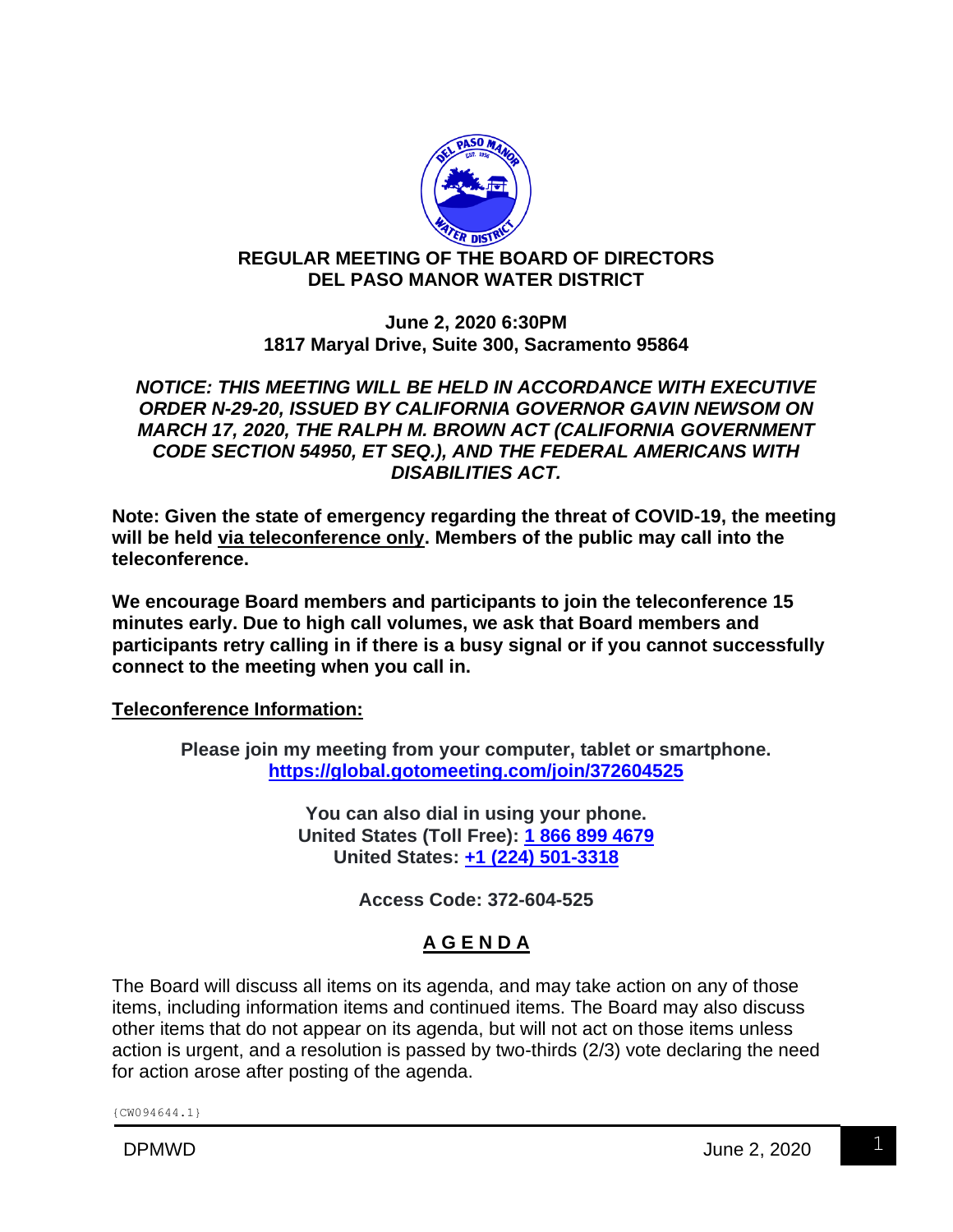This agenda has been prepared and posted in compliance with the provisions of the Ralph M. Brown Act, and specifically the provisions of Sections 54954.2 and 54954.3 of the Government Code. Board action may occur on any identified agenda item. Any member of the public may address the Board on any identified agenda item of interest after board discussion has ended on that item, and if there is a motion, before the vote is taken. Public comment on items within the jurisdiction of the Board is welcomed, subject to reasonable time limitations for each speaker.

In compliance with the Americans with Disabilities Act, Del Paso Manor Water District encourages those with disabilities to participate fully in the public hearing process. If you have a special need in order to allow you to attend or participate in our public meeting and public hearing processes, including receiving notices, agendas, and other writings in appropriate alternative formats, please contact our office at (916) 487-0419 at least 24 hours in advance of the public meeting or hearing you wish to attend so that we may make every reasonable effort to accommodate you.

## **Call to order and roll call**

#### **Announcements**

#### **Public Comment**

(*ALL MEMBERS OF THE PUBLIC WILL BE GIVEN THE SAME TIME ALLOTMENT FOR COMMENTS AS NORMALLY ALLOWED FOR MEETINGS SUBJECT TO THE PROVISIONS OF EXECUTIVE ORDER N-29-20*)

The Public may address the Board on any items not on the agenda which are within the jurisdiction of the Del Paso Manor Water District Board of Directors. Comments shall be limited to five (5) minutes.

#### **Items for Discussion and/or Action**

1. Discussion regarding Del Paso Mano Water District / Sacramento Suburban

Water District Service Agreement

- 2. Update and Discussion on Customer Billing System
	- a. Discuss and/or Action to rename Planned System Maintenance (PSM) to Capital Improvement Plan (CIP)
	- b. Discuss and/or Action regarding district Late Fee Guidelines
- 3. Finance Standing Committee
	- a. Discuss 2019-2020 Budget to Actuals
	- b. Discussion and/or Action to accept 2018-2019 Draft Audit

{CW094644.1}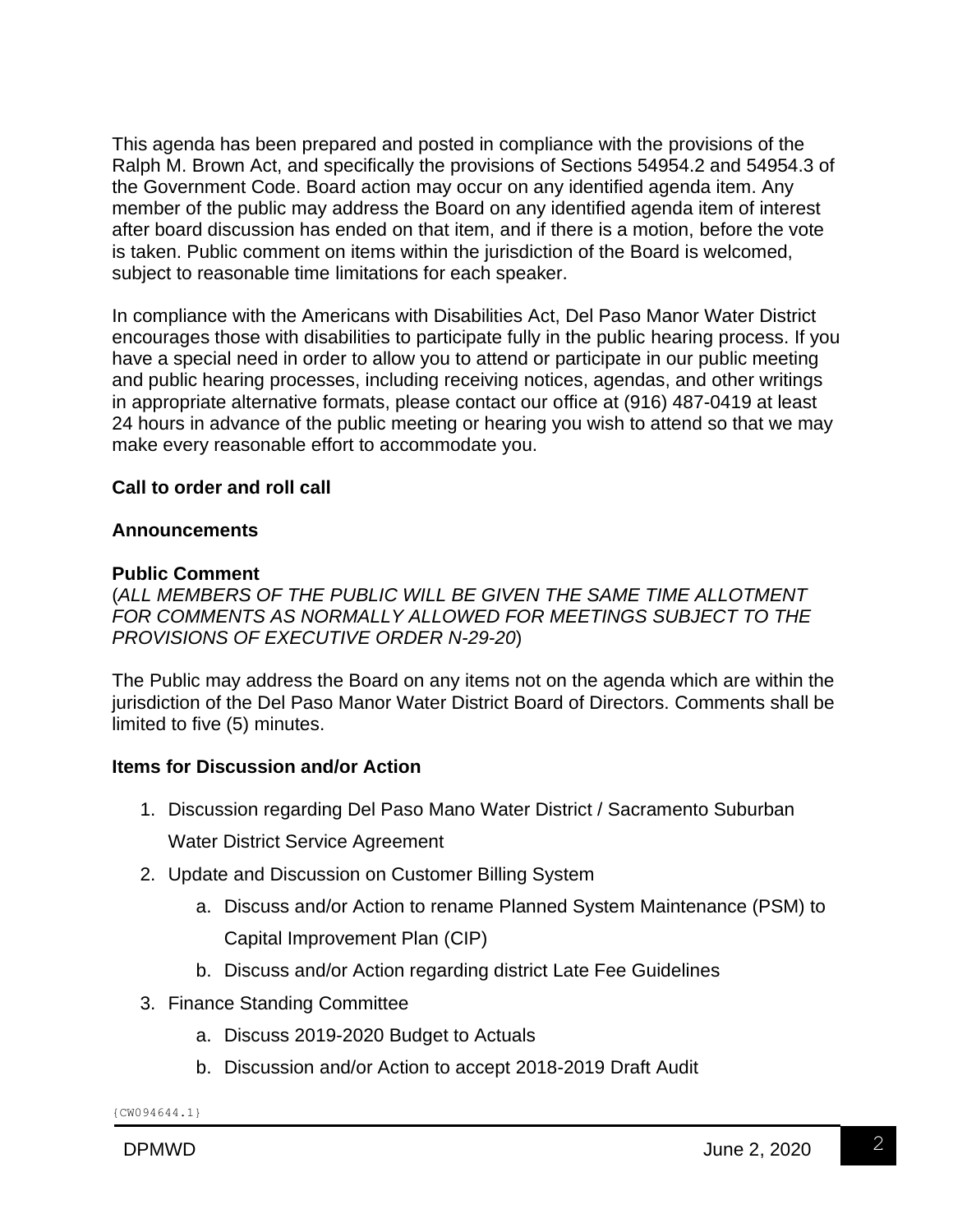- 4. Discussion and/or Action regarding General Manager Draft Employment Agreement
- 5. Review and adopt Minutes:
	- a. May 5, 2020 Regular Meeting
	- b. May 12, 2020 Special Meeting
	- c. May 14, 2020 Special Meeting
	- d. May 19, 2020 Special Meeting
- 6. Review and approve Warrants

## **Director's Meetings and Committees (Per AB 1234)**

- 7. Finance Standing Committee
- 8. Succession Planning Ad Hoc Committee
- 9. DPMWD/SSWD 2x2 Ad Hoc
- 10.Water Forum Renegotiation
- 11.Other Reports AB 1234

#### **Manager's Report**

12.Non Discussion/Action Items

#### **General Counsel's Report**

13.Non Discussion/Action Items

## **Field Report**

14.Status of May Field Matters